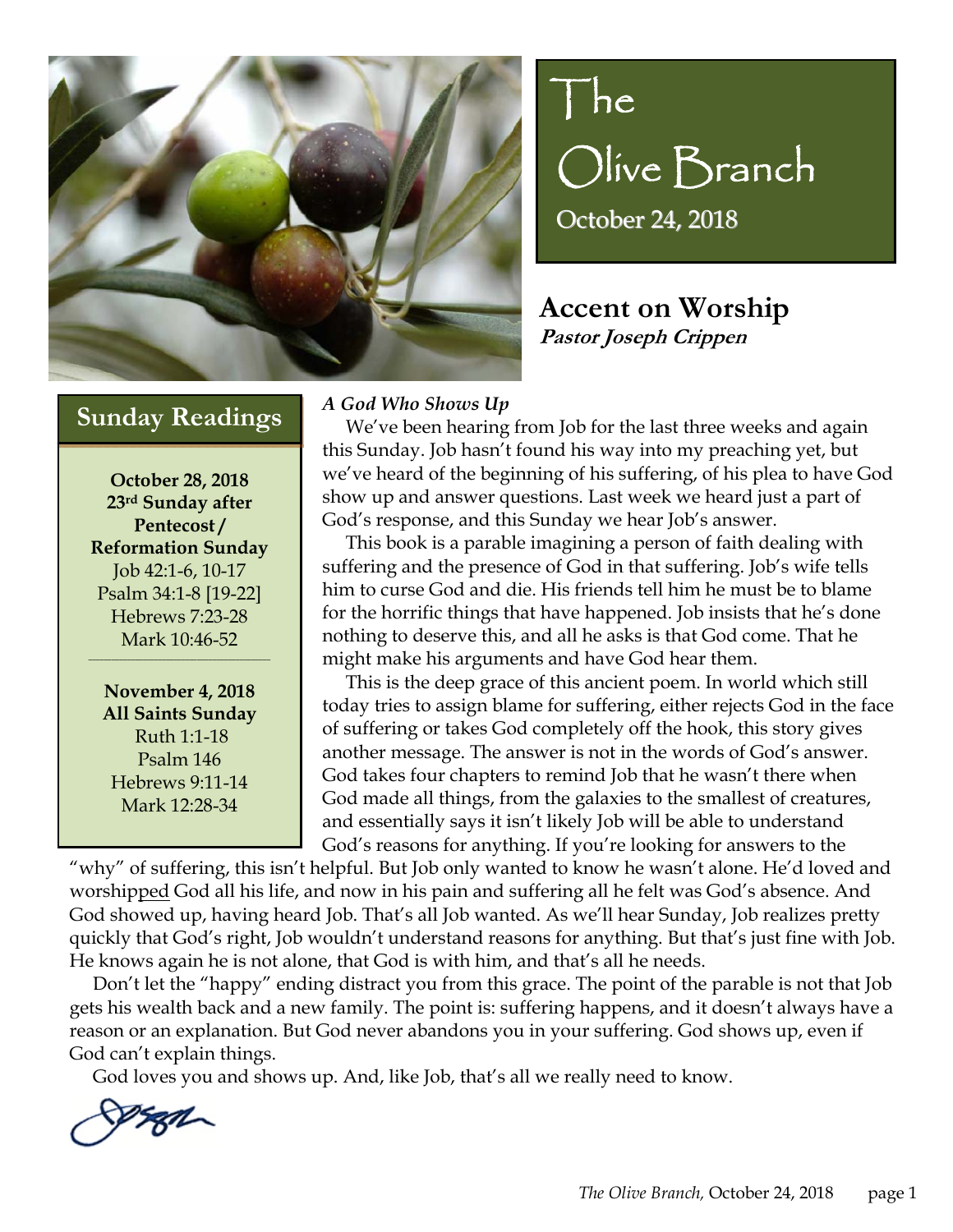

#### **Sunday Adult Forums**

*Sunday, October 28, 2018* "Salvation By Allegiance Alone," presented by Dwight Penas

 In a new and exciting book, biblical scholar Matthew Bates suggests that a better translation for the Greek word usually translated as "faith" ("pistis") is actually better translated in many contexts as "allegiance." Without becoming deeply involved in translation issues, we will explore Bates' argument, tease out its strengths and weaknesses, and evaluate what implications this might have for Lutherans' living faithfully.

*Note: You need not have read the book in order to participate.* 

#### *Sunday, November 4, 2018*

All Saints Sunday – no forum this day.

## **Ministry Open House**

 *This Sunday, October 28 9:30am to 10:30 am and 12 noon West Assembly Lounge*

 Presented by all the ministry areas of the Vestry, attend this Ministry Open House to discover ways to get more involved in Mount Olive Ministries.

 Each area will showcase opportunities for serving and participating at Mount Olive, including Missions, Worship, Property, Evangelism, Youth, Education, Neighborhood Ministries, and Congregational Life. Open to all!

## **Hurricane Relief**

 As we pray for safety for those experiencing recent hurricanes, we can also join in responding. The ELCA Lutheran Disaster Relief fund will direct 100% of your donations to helping those in the affected areas. You can write a check to Mount Olive with Disaster Relief in the memo line, and we will pool the funds along with your Mission Committee's response, or you can donate directly by following this link:

https://community.elca.org/hurricanerelief?erid=39513345&trid=d39b7f0a-65d9-49c7-8284- 77a2e6ab7f65.

## **Book Discussion**

 The Book Discussion group meets on the second Saturday of each month at 10 am. Here is the schedule of upcoming books: **For October 13:** *Purple Hibiscus,* by Chimamanda Ngozi Adichie **- For November 10:** *The Portrait of a Lady*, by Henry James.

 $\_$ 

#### **Lost and Found**

 Stop at the Lost and Found table in the coatroom to check and see if anything there belongs to you! These items will be available for pickup for a couple of Sundays, then anything left will be donated.

## **New Members to be Received November 18**

 $\_$ 

Mount Olive will receive new members on Sunday, November 18, at the second liturgy. If you are not a member of Mount Olive and would like to join the congregation at that time, please speak with Pr. Crippen or call/email the church office.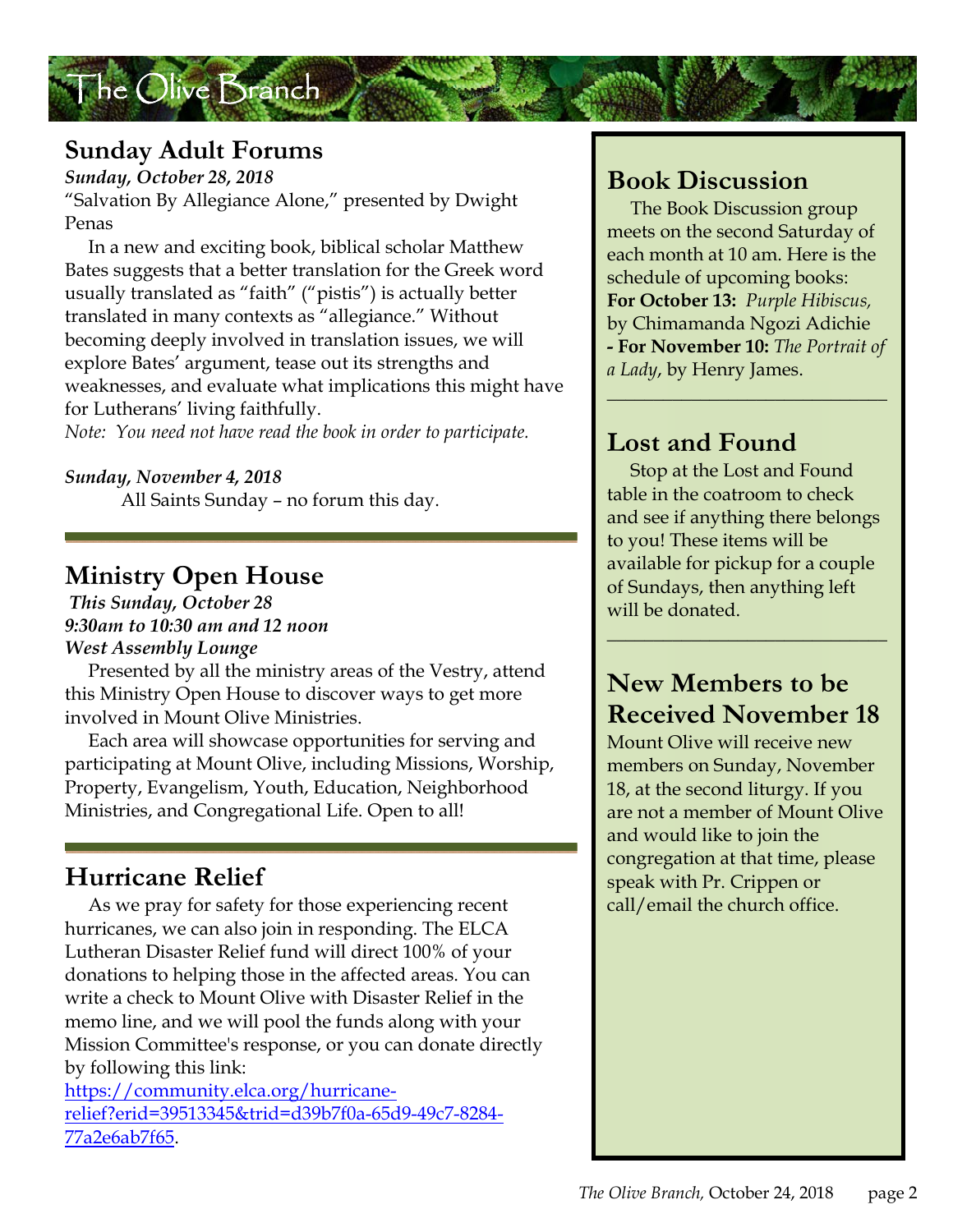# The Olive Branch

## **Calendar**

| <b>Wednesday, October 24</b>                          |                                      |
|-------------------------------------------------------|--------------------------------------|
| $10:00$ am                                            | <b>Staff Meeting</b>                 |
| 5:30 pm                                               | Children's Choir supper              |
| $6:00 \text{ pm}$                                     | Children's Choir rehearsals          |
| $7:00$ pm                                             | Cantorei rehearsal                   |
| 8:00 pm                                               | Narcotics Anonymous                  |
| Thursday, October 25                                  |                                      |
| $6:00 \text{ pm}$                                     | <b>Bible Study</b>                   |
| Friday, October 26                                    |                                      |
| 7:00 pm                                               | Recovery & Wellness Support group    |
| <b>Saturday, October 27</b>                           |                                      |
| $9:00$ am                                             | Confirmation                         |
| <b><u>Sunday, October 28 - Reformation Sunday</u></b> |                                      |
| 8:00 am                                               | Holy Eucharist, followed by coffee & |
|                                                       | conversation                         |
| $9:30$ am                                             | Sunday Church School / Adult Forum   |
| 9:30 am                                               | Ministry Fair                        |
| 10:00 am                                              | Holy Eucharist, followed by coffee & |
|                                                       | conversation                         |
| Noon                                                  | Ministry Fair                        |
| Monday, October 29                                    |                                      |
| $7:00 \text{ pm}$                                     | Narcotics Anonymous                  |
| Tuesday, October 30                                   |                                      |
| Noon                                                  | <b>Bible Study</b>                   |
| 4:00 pm                                               | Diaper Depot open                    |
| 7:00 pm                                               | National Lutheran Choir rehearsal    |
| <b>Wednesday, October 31</b>                          |                                      |
| 10:00 am                                              | <b>Staff Meeting</b>                 |
|                                                       | No Children's Choirs this evening    |
| $7:00 \text{ pm}$                                     | Cantorei rehearsal                   |
| 8:00 pm                                               | Narcotics Anonymous                  |

## **Keep Us In the Loop!**

 Are you moving or have you recently moved? Do you have a new phone number or email address?

 Please let us know if your contact information changes, so we can keep YOU in the loop!

 Simply call or email the church office with your updates. Thanks!

## **News From the Neighborhood**

#### *A Minnesota Without Poverty Challenge*

 Last Sunday we heard from our friends at A Minnesota Without Poverty about their newest initiative - Think Kids: Think P.I.E. (Promote Investment Early) which strives to close early learning achievements gaps through investment in early learning scholarships and parent coaching. Sign on to their challenge to legislators to support early learning opportunities for 35,000 low-income children and their families. It's very easy and well worth your time! Visit www.earlyedchallenge.org to sign the challenge.

#### *The seasons, they are a changin'*

 As you've noticed, colder weather is blowing this way and many adults and children in our neighborhood are looking for warm jackets, hats, scarves, and gloves. If you've got any coldweather gear that could go to use for someone else, please consider bringing it to Mount Olive and hanging it in the coat area by the donation bins. Larger sizes especially needed.

 You could also bring items to: The Dignity Center at Hennepin Ave United Methodist Church 425 Groveland Ave. or Central Lutheran Restoration Center, 333 South 12<sup>th</sup> St.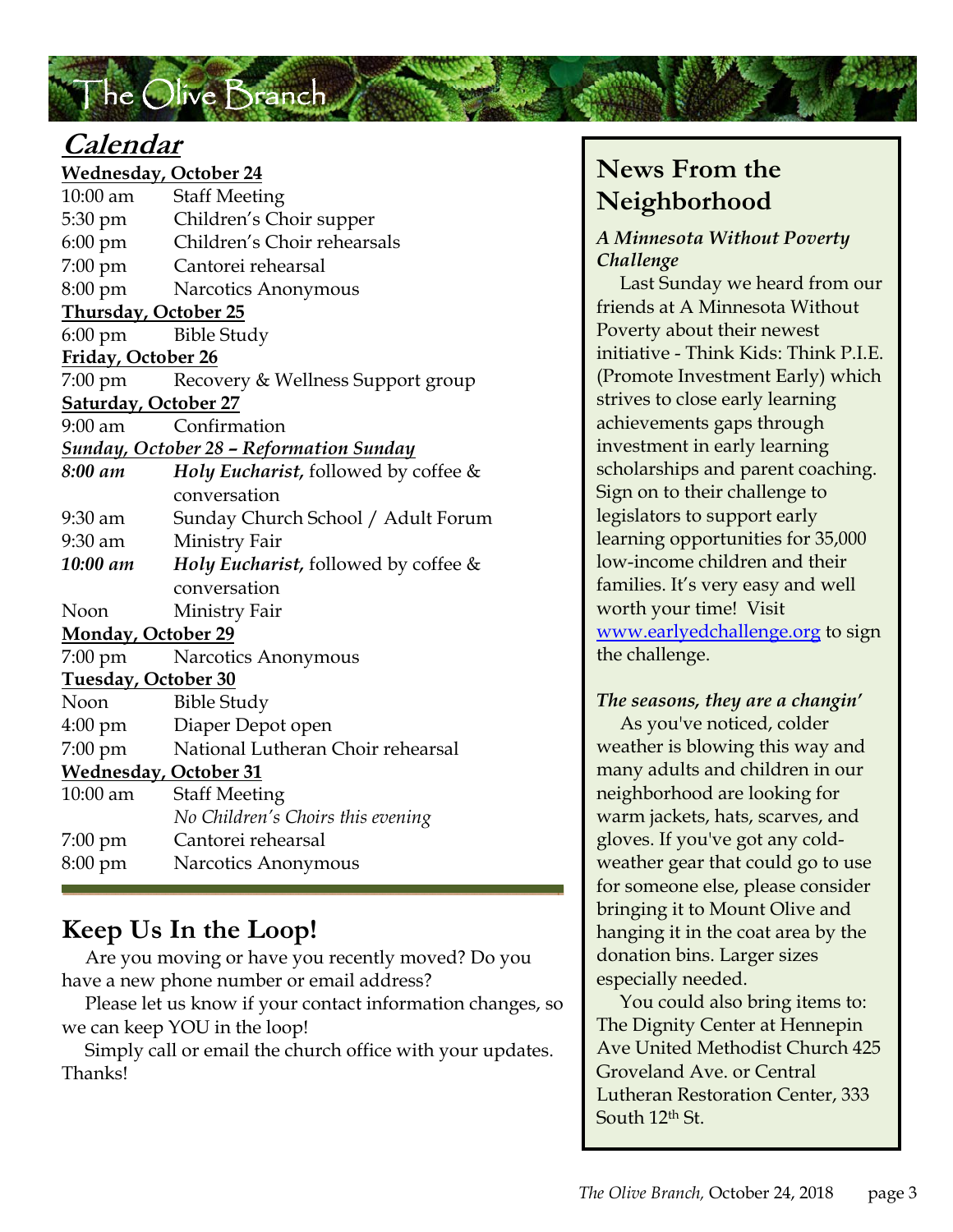## **Equal Exchange Fair Trade Coffee and Chocolate**

 In addition to enjoying fair trade coffee served on Sunday morning and at other events, Mount Olive members and friends can purchase Equal Exchange coffee and chocolate for their own use. The Mission Committee has five varieties of coffee, hot cocoa mix, baking cocoa and chocolate bars to choose from. Products will be set out on Sunday mornings on the credenza in the meeting area across from the Chapel Lounge. Choose your products, put your payment in the envelope and drop it into the new lock box attached to the credenza by the window. If you would like to purchase products during the week, they are located in the storage closet off the meeting area. This is not a fund raiser, just an opportunity to buy good products for a good cause.

 Equal Exchange is a Fair Trade organization that buys directly from small-scale farmer cooperatives, owned and run by the farmers themselves. Because farmer partners are paid above market prices for their crops, they are able to make investments in community projects, educational programs, and technical trainings. These cooperative organizations also help keep rural communities healthy and strong, and keep local cultures vibrant. Equal Exchange is also committed to supporting sustainable farming methods that help green the earth through reforestation, natural resource conservation and organic practices. You can learn more on their website or by watching this video.

#### **Save the Date: Pastor and Cantor lead trip to Oberammergau**

 Every ten years the people of Oberammergau in Germany put on a live Passion Play, and it returns again in 2020. Cantor Cherwien and Pr. Crippen will be leading a tour of Luther and Bach sites in that year that will begin with a performance of this beloved and famous dramatic presentation. There will be organ playing by our cantor in churches we visit, and we're also hoping to be able to worship together as a group in several places. Of course the guide will also have much helpful information about the places the tour goes as well. The trip runs from June 20 through July 1, 2020, and brochures detailing the trip are being prepared. So for now, save the date if this looks like something you'd like to come along on!

## **A Note of Thanks**

 Warm thanks to those people of Mount Olive who assisted with the recent visit of members of Lutheran congregations in Leipzig, Germany. The Germans frequently commented on the wonderful warmth and hospitality that was shown to them here. Special thanks to Gail Nielsen, Tom Olsen, Gene Janssen, Susan Snow, Eunice Hafemeister, Steve and Dixie Berg, Matt, Consuelo, Sedona, and Austin Crosby, Paul and Sharon Odlaug, Allen and Lora Dundek, Margaret and Al Bostlemann, and Eric Manuel. Also, thanks to the Vestry and the Missions Committee for supporting a wonderful welcoming meal, and to Andrew Andersen for preparing it.

Danke an alle!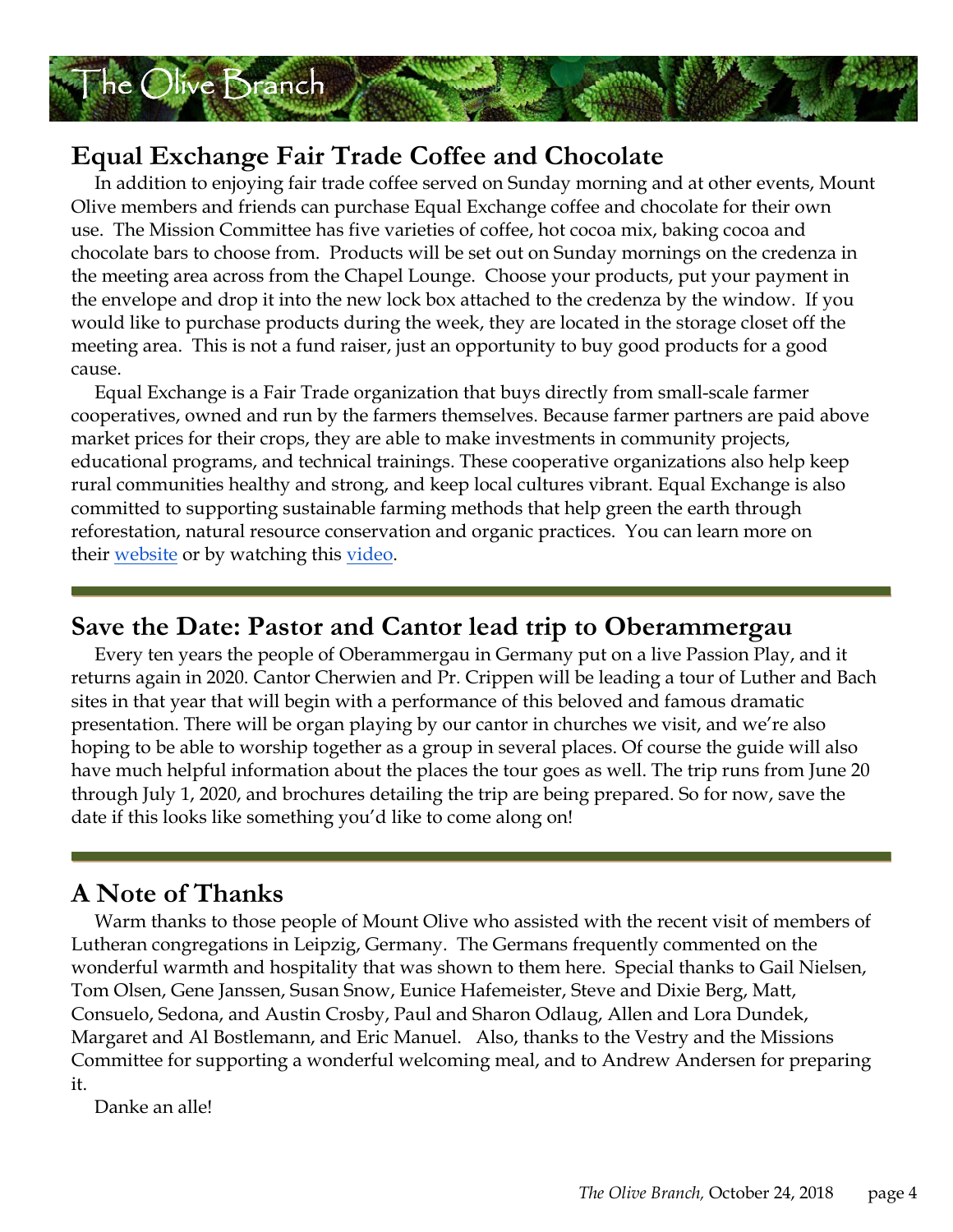

#### **Companionship with Nigerians**

 New developments and plans are afoot concerning our relationship with Lutherans in Nigeria, particularly Bronnum Lutheran Seminary. We have considered a variety of ways that we could get acquainted with the community located on campus, students, families, lecturers and staff. This is an opportunity to get to know people who share our faith, but whose culture is different from ours. The Missions Committee would like to grow this relationship with personal knowledge across the world. Because of the new means of electronic communication, we could talk with each other, pray together, sing to one another, and, of course write emails and texts.

will be the communicators of our love for our partners, by Who would like to take up the pleasant work of building the relationship between Mount Olive and the Bronnum Seminary community? We would like to form a team who would lead the congregation in this growing friendship. The members of the team will form individual and group points of contact for Nigerians of similar age and gender. The team taking the time to speak or write, to listen and read. The work should not be overburdening, only occasional, and mostly at the members own time schedule. Please indicate your interest to me or email missions@mountolivechurch.org.

 We will have a gathering for information and planning following the second liturgy on Sunday, November 18.

 A special opportunity has arisen for personal experience with our partners when Dr. Brad Holt will travel to Nigeria with his daughter Karin for two weeks in mid-January. One or two Mount Olive members could travel with them and be guided by Brad's long experience. We will visit the Theological College of Northern Nigeria (where Brad taught in the 1970s), Bronnum Lutheran Seminary (where Brad taught last November), the headquarters of the LCCN, and the "Big Gathering," the annual event for inspiration which gathers thousands and thousands of members together for singing, Bible Study, and preaching. It is possible that funding can be found for part of the cost of this trip. Please talk to Brad or to me or email missions @mountolivechurch.org by November 1 if you are interested.

*- Judy Hinck, Director of Missions* 

## **The Shape of Discipleship: Thursday Bible Study Current Series**

 The Thursday Bible study series then continues through November 1. Meeting in the Chapel Lounge from 6:00 p.m. to 7:30 p.m., Pr. Crippen is leading a study on the spiritual disciplines, classic patterns of life that have shaped Christians for centuries. As usual, there will be a light supper when we begin. All are welcome to this study opportunity!

#### **Save the Date!**

*National Lutheran Choir All Saints Concert: "Dark Night of the Soul"* 

 $\_$ 

- **Friday, November 2, 7:30 pm**  St. Philip the Deacon Lutheran Church, Plymouth, MN
- **Sunday, November 4, 4:00 pm**  St. Andrew's Lutheran Church, Mahtomedi, MN

Tickets: Adult \$33 | Senior \$31 | Students and Children FREE.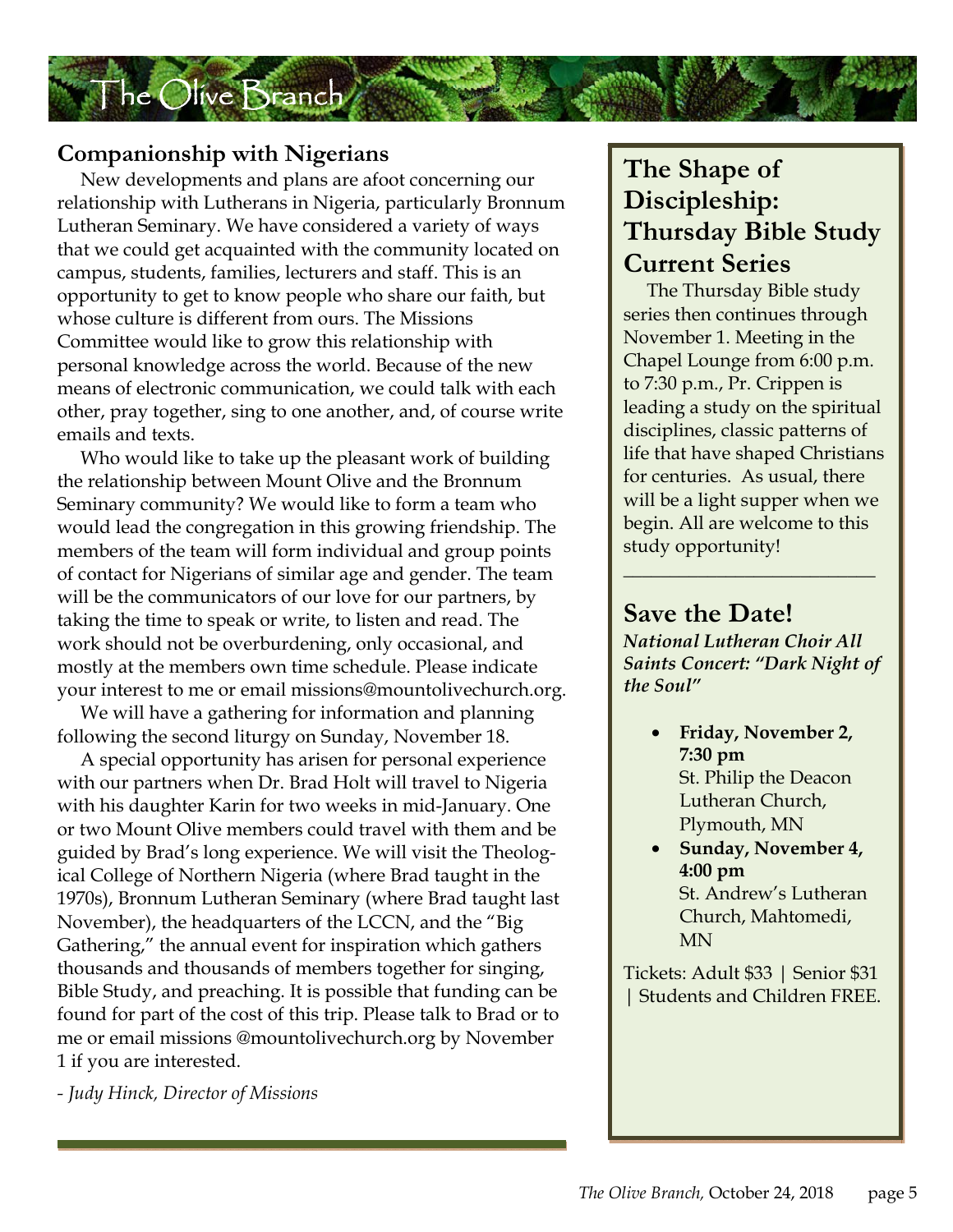

## **TRUST News**

#### *TRUST Auction*

The annual TRUST Auction will be held on Friday, October 26, 6 p.m., St. Joan of Arc (3rd Ave. S between 45<sup>th</sup> and 46<sup>th</sup>). TRUST's biggest fundraiser will include delicious food, a silent and live auction, top-notch entertainment, and more! Ways you can help:

1. Go to the auction! Get tickets in advance to receive a discount. Let's fill the tables!

2. Donate! Consider asking a favorite restaurant or business to donate a gift certificate for the silent auction, or buy a gift certificate. You could also create a themed gift basket for the silent auction. Ideas could include game night, chocolate, coffee, romantic evening, etc.

3. Volunteer! People are always welcome to help on the day of the auction with set up before, kitchen help during, or clean up after the auction. Contact Carolyn at TRUST if you'd like to help or have any questions.

#### *Trust Builders*

 Join TRUST Builders! Upcoming work days are on the following Saturdays, November 10 and December 8. We start at 8:30 a.m. and work until about 3 p.m. To sign up, email John Corlett, TRUST Builders Coordinator, at jrcorlett@comcast.net or call him at 612-839-6566 (evenings only). If your church has a TRUST Builders Coordinator, sign up there. Thank you!

#### *Grief Support*

 South Minneapolis Coalition for Grief Support's FALL Series began on September 27 and runs through December 6. It is held at Richfield United Methodist Church, 5835 Lyndale Avenue South, Minneapolis. Please look for more details in the latest edition of the TRUST Communicator.

*TRUST's Chore Program Needs Workers!* The program provides household chore and maintenance services to seniors living in South Minneapolis—helping them to continue living safely and independently in their own homes. Currently, TRUST is looking for workers that can do any of the following jobs: yardwork, snow removal, small repairs, and house cleaning. If you are interested, please call the TRUST Chore Program at 612-827-6150.

*TRUST Meals on Wheels* has openings for new Meals on Wheels clients. If you or a parent, friend, or neighbor is in need of a nutritious, hot daily meal delivered right to the door, call Eleonore at 612-822-6040. If you are outside our area, we will direct you.

*TRUST CoAM Grocery Route* has openings for new clients. If you have a friend, neighbor, or family member who needs assistance getting groceries, please contact Barb at TRUST.

*TRUSTY Salers* has estate sales scheduled for every week through November! Visit www.estatesales.net for dates and locations!